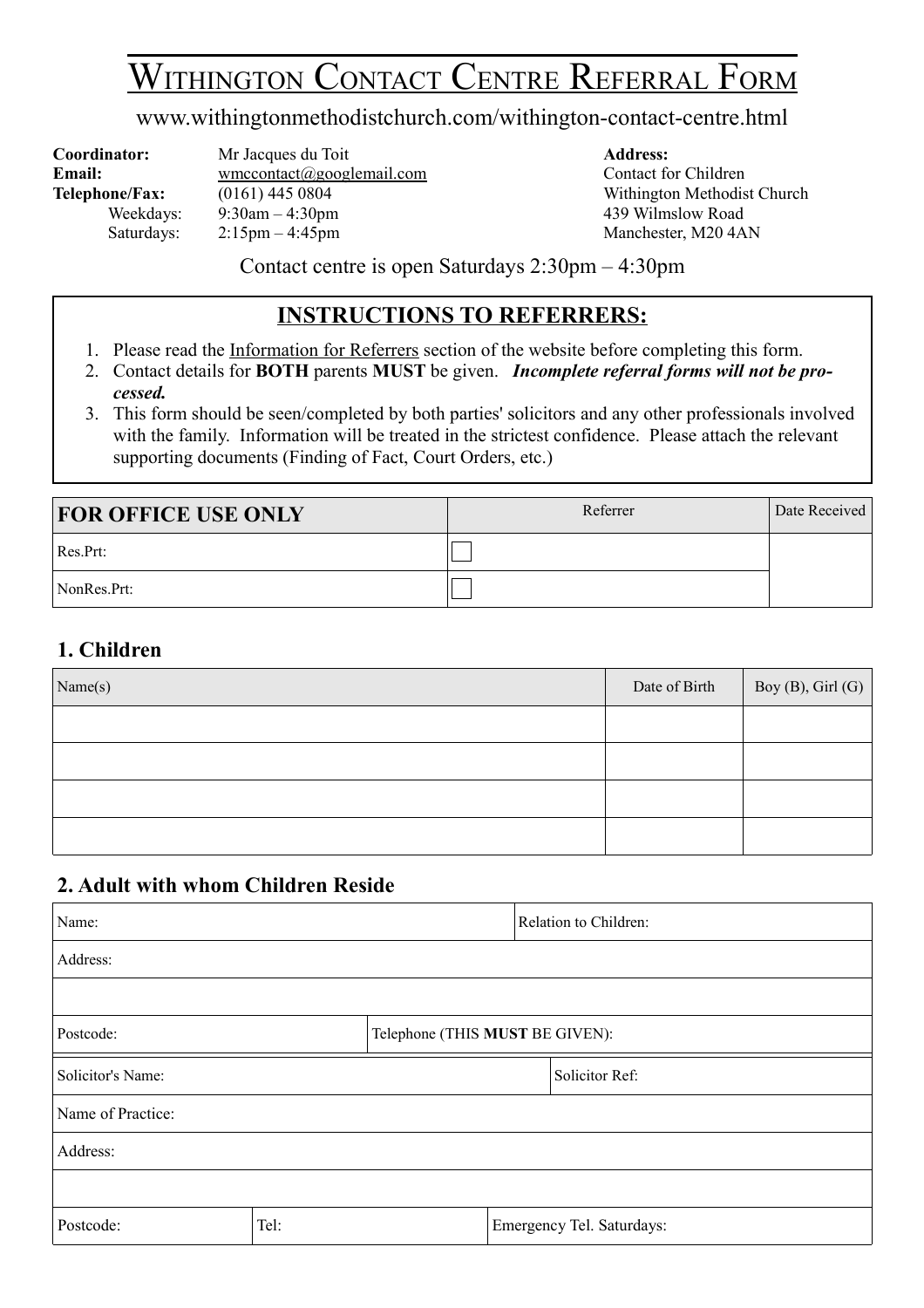| Email:                                   |     |     |
|------------------------------------------|-----|-----|
| Is this solicitor referring the contact? | Yes | No. |

## **3. Adult Requesting Contact**

| Name:                                                                         |      |                                 |  | Relation to Children:     |     |                |
|-------------------------------------------------------------------------------|------|---------------------------------|--|---------------------------|-----|----------------|
| Address:                                                                      |      |                                 |  |                           |     |                |
|                                                                               |      |                                 |  |                           |     |                |
| Postcode:                                                                     |      | Telephone (THIS MUST BE GIVEN): |  |                           |     |                |
| Does this person have legal parental responsibility:                          |      |                                 |  |                           | Yes | No             |
| a) They met children:<br>Length of time since<br>b) They lived with children: |      |                                 |  |                           |     |                |
|                                                                               |      |                                 |  |                           |     |                |
| Solicitor's Name:                                                             |      |                                 |  | Solicitor Ref:            |     |                |
| Name of Practice:                                                             |      |                                 |  |                           |     |                |
| Address:                                                                      |      |                                 |  |                           |     |                |
|                                                                               |      |                                 |  |                           |     |                |
| Postcode:                                                                     | Tel: |                                 |  | Emergency Tel. Saturdays: |     |                |
| Email:                                                                        |      |                                 |  |                           |     |                |
| Is this solicitor referring the contact?                                      |      |                                 |  |                           | Yes | N <sub>o</sub> |

# **4. Contact Referrer (if not already indicated)**

| Please give details of the person referring contact, if this has <b>NOT</b> already been indicated. |      |  |                           |
|-----------------------------------------------------------------------------------------------------|------|--|---------------------------|
| Profession:<br>Name:                                                                                |      |  |                           |
| Address:                                                                                            |      |  |                           |
|                                                                                                     |      |  |                           |
| Postcode:                                                                                           | Tel: |  | Emergency Tel. Saturdays: |

# **5. Health and Medical Requirements**

| a) Do any of the Children have any illness, allergy, disability, special needs or |     |     |
|-----------------------------------------------------------------------------------|-----|-----|
| medical requirements? If Yes, please give details.                                | Yes | No. |
|                                                                                   |     |     |
|                                                                                   |     |     |
|                                                                                   |     |     |
| b) Do any of the adults involved suffer from long-term physical/mental illness    |     |     |
| or disability? If Yes, please give details?                                       | Yes | No. |
|                                                                                   |     |     |
|                                                                                   |     |     |
|                                                                                   |     |     |
|                                                                                   |     |     |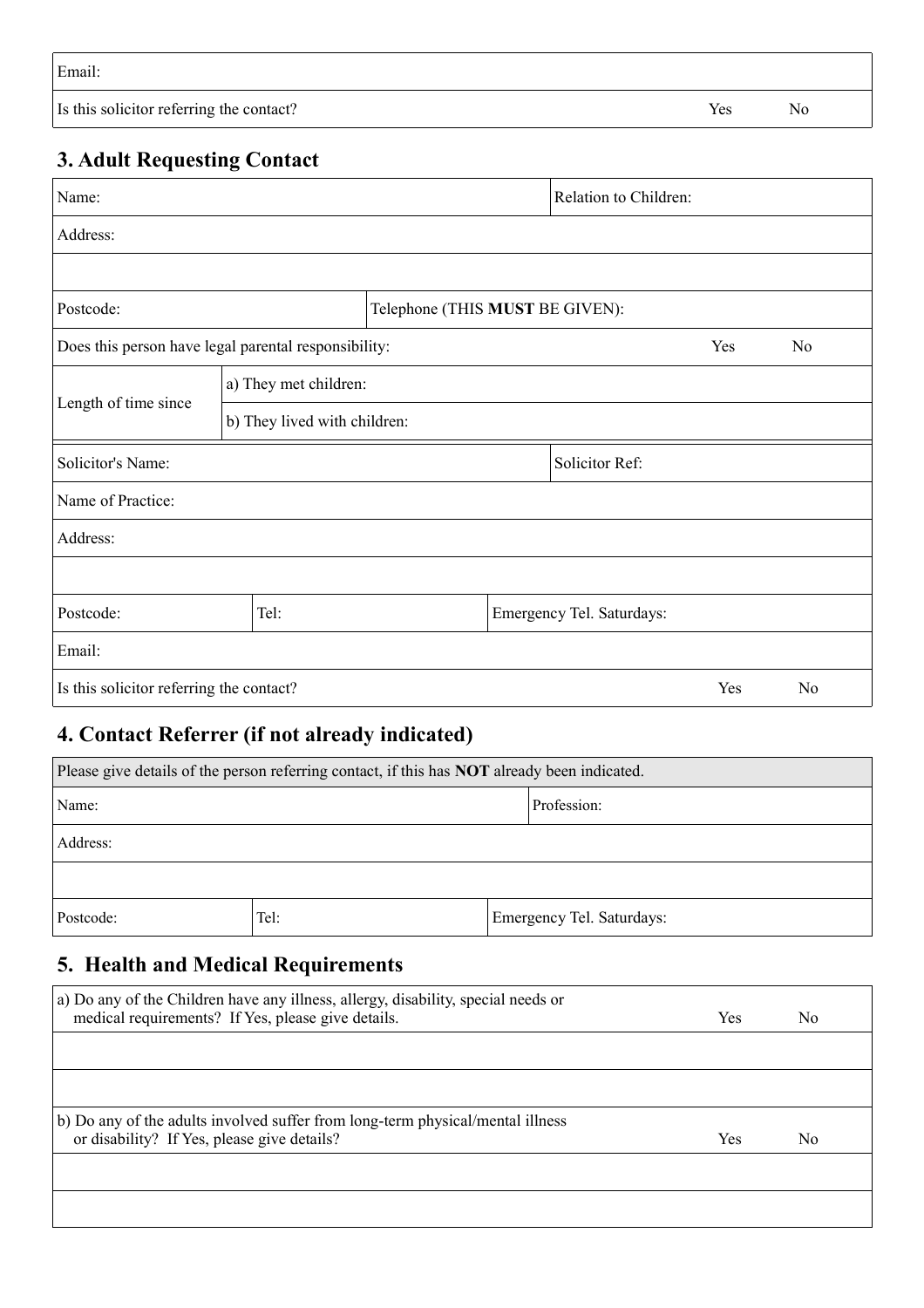## **6. Details of Contact**

| NOTE: there is a waiting list and contact can only start once pre-visits have been completed. The centre is open Sat-<br>urdays 2:30pm to 4:30pm.                                                                                                          |                                          |     |                |
|------------------------------------------------------------------------------------------------------------------------------------------------------------------------------------------------------------------------------------------------------------|------------------------------------------|-----|----------------|
| a) Preferred start date:                                                                                                                                                                                                                                   | b) Length of visits (max. 2 hours):      |     |                |
| c) Frequency (in weeks):                                                                                                                                                                                                                                   | d) Are parties willing to meet?          | Yes | N <sub>0</sub> |
| <b>NOTE:</b> if parties are not willing to meet, drop-off and collection arrangements will be discussed during the pre-visit.<br>Parties will be responsible for adhering to any arrangements made – Contact Centre staff cannot enforce these agreements. |                                          |     |                |
| e) Date and venue of last contact?                                                                                                                                                                                                                         |                                          |     |                |
| f) Will the adult with whom the Children reside be dropping them off<br>and collecting them from the Centre?                                                                                                                                               |                                          | Yes | No             |
| f.1) If not, who will be bringing/collecting them?                                                                                                                                                                                                         |                                          |     |                |
| g) Can the Children be taken out of the Centre?<br>If so, indicate for how long and give any extra details below:                                                                                                                                          |                                          | Yes | N <sub>0</sub> |
|                                                                                                                                                                                                                                                            |                                          |     |                |
|                                                                                                                                                                                                                                                            |                                          |     |                |
| h) Names of other people (grandparents, aunts, uncles, other children, etc) allowed to participate in contact at the Centre.<br>Only people listed below will be permitted into the Contact Centre.                                                        |                                          |     |                |
| Name of Child or Adult                                                                                                                                                                                                                                     | Relation to Resident or Contacting Adult |     |                |
|                                                                                                                                                                                                                                                            |                                          |     |                |
|                                                                                                                                                                                                                                                            |                                          |     |                |
|                                                                                                                                                                                                                                                            |                                          |     |                |
|                                                                                                                                                                                                                                                            |                                          |     |                |

# **7. CAFCASS, Court Orders and Child Safety**

|         | a) Has there been any CAFCASS involvement?                  |            | Yes | N <sub>0</sub> |
|---------|-------------------------------------------------------------|------------|-----|----------------|
|         | a.1) If Yes, please provide the following information:      |            |     |                |
|         | Dates of Involvement:                                       |            |     |                |
| Details | Name of CAFCASS officer (if any):                           |            |     |                |
|         | Name of CAFCASS office:                                     |            |     |                |
| CAFCASS | Address:                                                    |            |     |                |
|         |                                                             |            |     |                |
|         | Postcode:                                                   | Telephone: |     |                |
|         | a.2) Please indicate the nature of the CAFCASS involvement: |            |     |                |
|         |                                                             |            |     |                |
|         |                                                             |            |     |                |
|         |                                                             |            |     |                |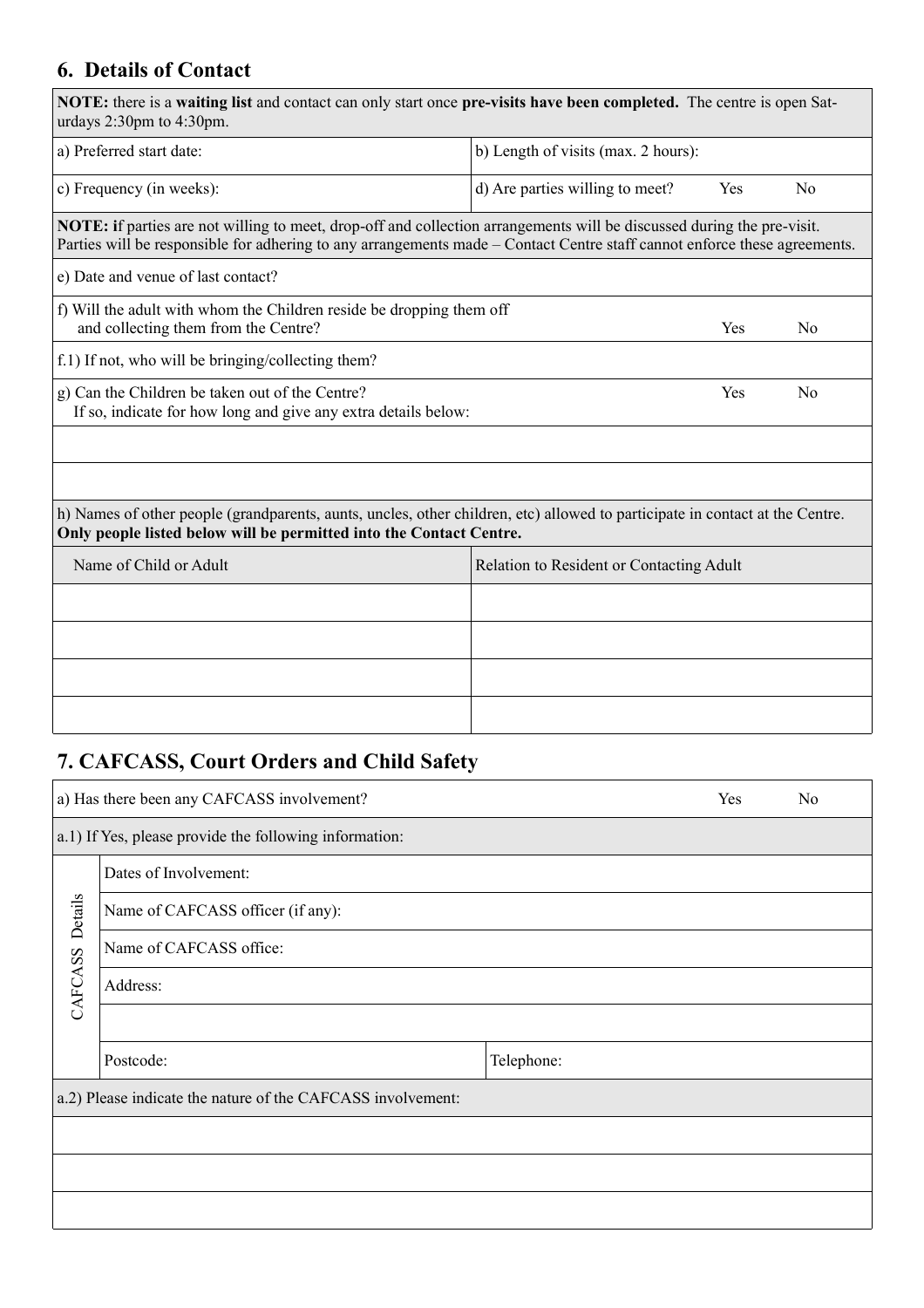| b) Is there a court order relating to Contact? If so, please send a copy | Yes. | No |
|--------------------------------------------------------------------------|------|----|
| to the Contact Centre and indicate any additional details below.         |      |    |

| c) What other court orders have been made in relation to the children and when?                                                                                                                                                                                 |     |                |
|-----------------------------------------------------------------------------------------------------------------------------------------------------------------------------------------------------------------------------------------------------------------|-----|----------------|
|                                                                                                                                                                                                                                                                 |     |                |
|                                                                                                                                                                                                                                                                 |     |                |
|                                                                                                                                                                                                                                                                 |     |                |
| d) Next court date (if any)?                                                                                                                                                                                                                                    |     |                |
| e) Has there been or is there likely to be a risk of abduction?                                                                                                                                                                                                 | Yes | N <sub>0</sub> |
| If Yes, are procedures in place for holding passports, etc?                                                                                                                                                                                                     | Yes | No             |
| f) Have there been child abuse allegations made in this family?<br>If Yes, please give details in (k) below.                                                                                                                                                    | Yes | N <sub>0</sub> |
| g) Have there been sexual abuse allegations made in this family?<br>If Yes, please give details in (k) below.                                                                                                                                                   | Yes | N <sub>0</sub> |
| h) Has any person involved in the contact ever been convicted of an offence against<br>children? If Yes, please give details in (k) below.                                                                                                                      | Yes | N <sub>0</sub> |
| i) Does any person involved in the contact have drug/alcohol problems, either past or<br>current? If Yes, please give details in (k) below and inform then they may not attend<br>contact after drinking alcohol or taking drugs.                               | Yes | N <sub>0</sub> |
| j) Is the family known to Social Services? If Yes, please give details in (k) below.                                                                                                                                                                            | Yes | N <sub>0</sub> |
| k) Please give details of any allegations, undertakings, injunctions or convictions relating to violence<br>involving either party, their respective family or the children, as well as details of any drug/alcohol<br>abuse (use separate sheet if necessary). |     |                |
|                                                                                                                                                                                                                                                                 |     |                |
|                                                                                                                                                                                                                                                                 |     |                |
|                                                                                                                                                                                                                                                                 |     |                |
|                                                                                                                                                                                                                                                                 |     |                |
|                                                                                                                                                                                                                                                                 |     |                |
|                                                                                                                                                                                                                                                                 |     |                |
|                                                                                                                                                                                                                                                                 |     |                |
|                                                                                                                                                                                                                                                                 |     |                |

### **8. Additional Information**

| a) What language is spoken at home?                                                                                                                                                                                                                 |     |    |
|-----------------------------------------------------------------------------------------------------------------------------------------------------------------------------------------------------------------------------------------------------|-----|----|
| b) Is an interpreter required (please circle)? If Yes, please give details of interpreter<br>to be used (include name, contact number and organisation, if any). NOTE: It is<br>the parent's responsibility to organise and pay for an interpreter. | Yes | No |
|                                                                                                                                                                                                                                                     |     |    |
|                                                                                                                                                                                                                                                     |     |    |